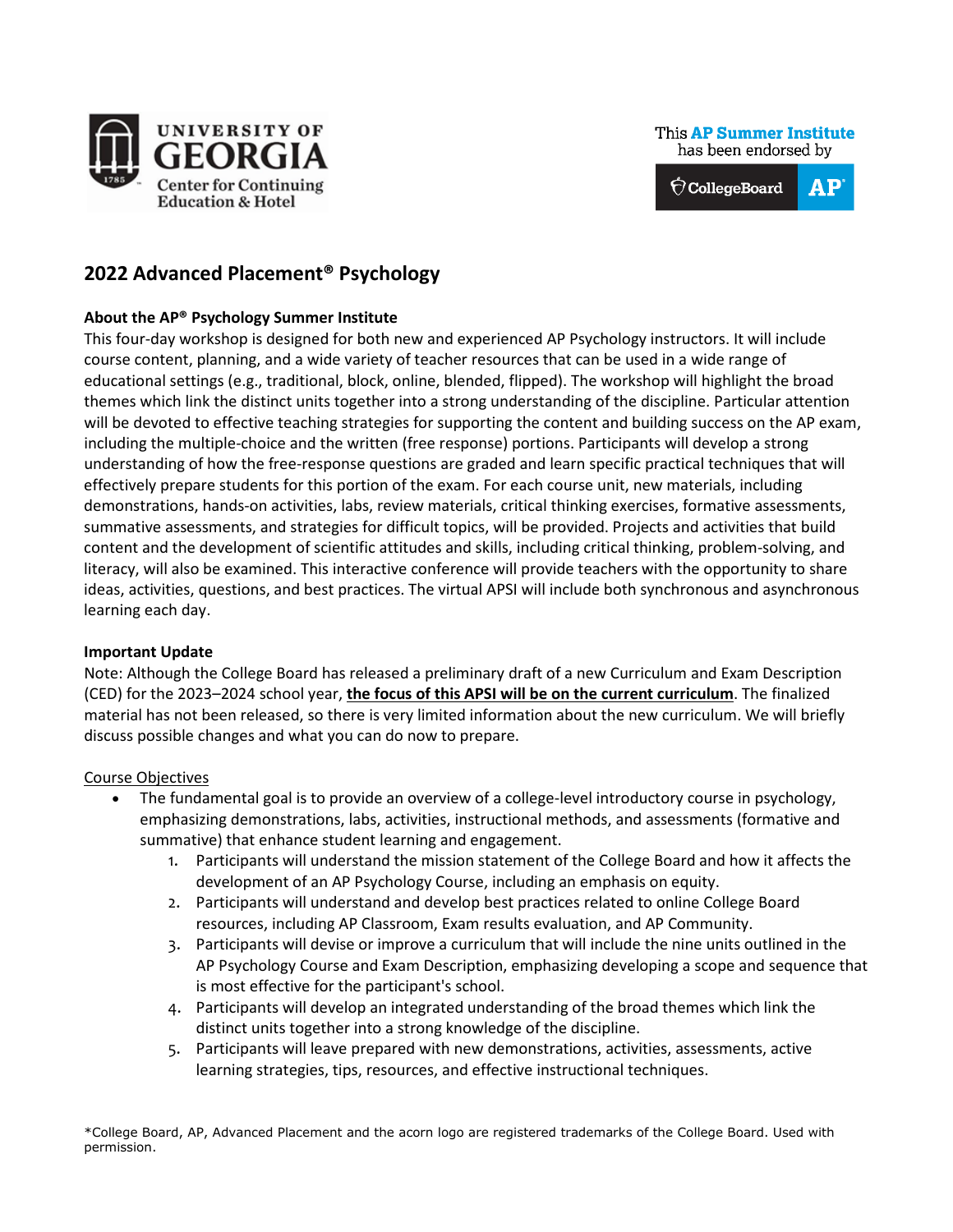- 6. Participants will have effective strategies for the separate components of the AP Psychology exam, including both the multiple-choice and the essay (free response) portions. Participants will develop a strong understanding of how the free-response questions are graded and learn specific practical techniques that will effectively prepare students for this portion of the exam.
- 7. Participants will be provided with various additional resources (e.g., review materials, websites, blogs, discussion groups).

The institute participants will leave excited about the prospect of teaching AP psychology, knowledgeable about the discipline and its subfields, and armed with specific ideas and practical information for lectures, demonstrations, discussions, and other activities.

## Tentative Agenda

Below is a brief overview of the agenda. Please note that this is not a detailed agenda, and only a couple of the specific activities, assignments, assessments, projects, and demonstrations are listed. The schedule does not contain all the specific areas within each content unit. The institute will include effective teaching strategies for both content and skills related to the course. Each day will also focus on a set of "tools" for the effective teaching of AP Psychology.

### **Day One: Monday**

- *What to expect in the new CED for 2023–2024*
	- o *A brief discussion of the limited released information about changes to the exam for the 2023– 2024 school year.*
	- o *This APSI will focus on the current CED.*
- *Tools for teaching AP Psychology*
	- $\circ$  Strategies and Pedagogical Tools: Identify and explain various instructional strategies and tools, in addition to AP Classroom, that teachers can incorporate in their lesson plans to teach the content and skills in the CED
	- o Textbook Selection
	- o Pacing guide
	- o Supplemental Resources and Technology
- *Tools for teaching vocabulary*
- Introduction and Overview of AP Psychology
	- $\circ$  AP Psychology Course and Exam Description (CED): Discuss each section of the CED and make connections to the Curricular Requirements
	- o Course Scope, Sequence, and Calendar Creation: Outline the instructional plan by Unit and Topic in an academic calendar
	- $\circ$  AP Audit and Course Syllabus, including equity and access discussion
	- o Opening Activities

Unit 1 Overview: Activities, Assignments, Assessments (formative/summative), Projects, Demonstrations

- Unit 1 Deep Dive
- Complete the Audit Syllabus (New Teachers)
- Personalized Pacing Calendar for the Year
- College Board CED Walkthrough Tour
- CED Choice Board document in Google Drive
- Explore the Fenton Google Drive Unit Materials Google Drive

#### **Day Two: Tuesday**

• *Tools for assessment (formative and summative)*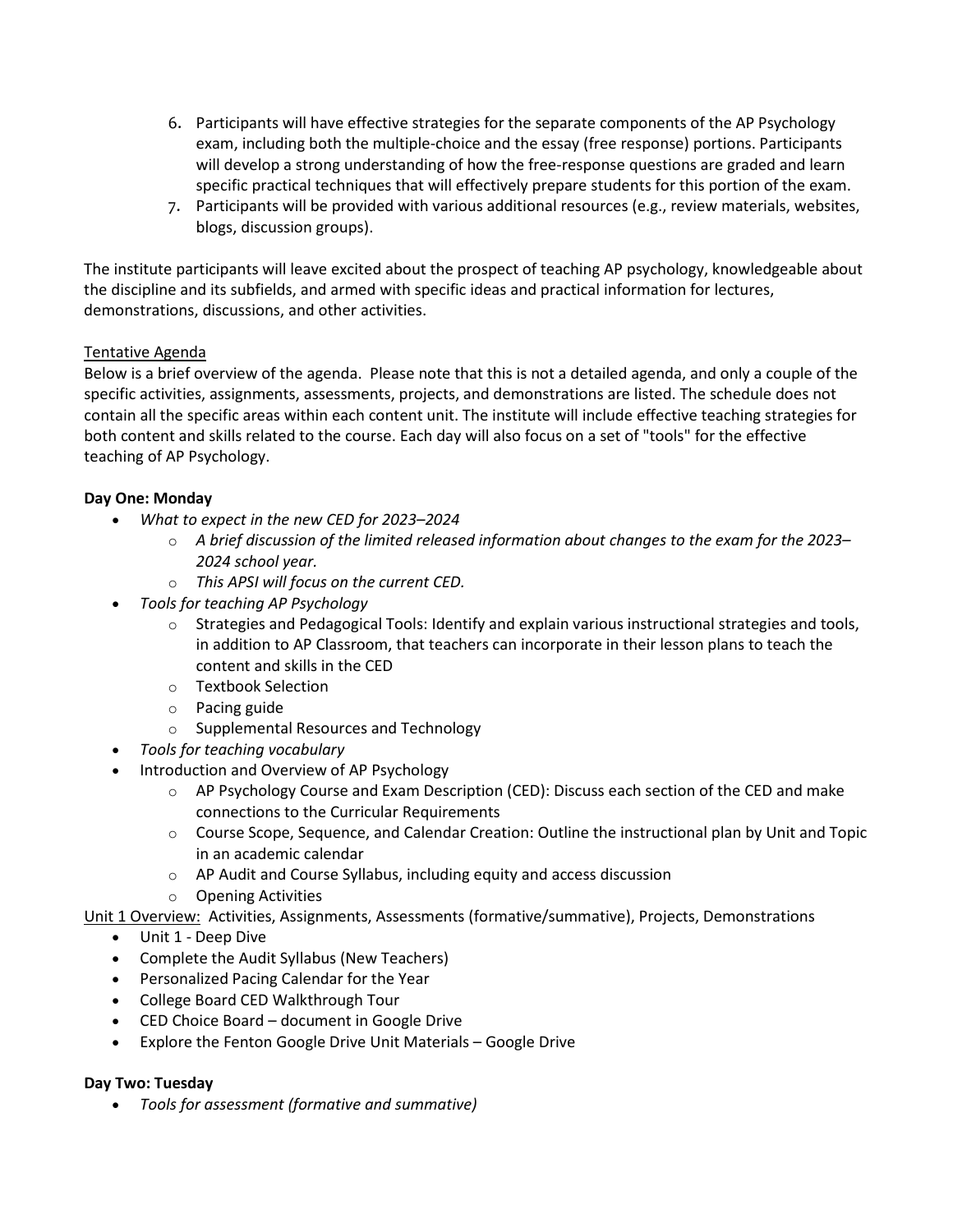- o Instructional Strategies
- $\circ$  AP Classroom Resources: Discuss examples of how AP Classroom can be utilized to develop each skill/practice using example student data provided by the College Board and develop lesson plans that reinforce topic and skill connections
- *Tools for teaching AP Psychology*
	- $\circ$  Strategies and Pedagogical Tools: Identify and explain various instructional strategies and tools, in addition to AP Classroom, that teachers can incorporate in their lesson plans to teach the content and skills in the CED
- Units 2 and 3 Overview: Activities, Assignments, Assessments (formative/summative), Projects, **Demonstrations**
- CED Choice Board
- AP Classroom/Assessment Choice Board document in Google Drive
- Explore the Fenton Google Drive Unit Materials Google Drive

## **Day Three: Wednesday**

- *Tools for teaching AP Psychology*
	- $\circ$  Strategies and Pedagogical Tools: Identify and explain various instructional strategies and tools, in addition to AP Classroom, that teachers can incorporate in their lesson plans to teach the content and skills in the CED
- *Tools for assessment (formative and summative)*
	- o Instructional Strategies
	- $\circ$  AP Classroom Resources: Discuss examples of how AP Classroom can be utilized to develop each skill/practice using example student data provided by the College Board and develop lesson plans that reinforce topic and skill connections
- Units 3, 4, 5, and 6 Overview: Activities, Assignments, Assessments (formative/summative), Projects, Demonstrations
- AP Classroom/Assessment Choice Board document in Google Drive
- Explore the Fenton Google Drive Unit Materials Google Drive

## **Day Four: Thursday**

- *Tools for teaching AP Psychology*
	- Strategies and Pedagogical Tools: Identify and explain various instructional strategies and tools, in addition to AP Classroom, that teachers can incorporate in their lesson plans to teach the content and skills in the CED
- *Tools for assessment (formative and summative)*
	- o Instructional Strategies
	- $\circ$  AP Classroom Resources: Discuss examples of how AP Classroom can be utilized to develop each skill/practice using example student data provided by the College Board and develop lesson plans that reinforce topic and skill connections
	- o Assess and Reflect: Practice interpreting data within the Instructional Planning Report to identify student strengths and weaknesses and reflect on implications for instruction
- Units 7, 8, and 9 Overview: Activities, Assignments, Assessments (formative/summative), Projects, **Demonstrations**
- *AP Exam Review*
- *Post AP Exam Instruction*
- Blended Learning Ideas Choice Board document in Google Drive
- Explore the Fenton Google Drive Unit Materials Google Drive

\*College Board, AP, Advanced Placement and the acorn logo are registered trademarks of the College Board. Used with permission.